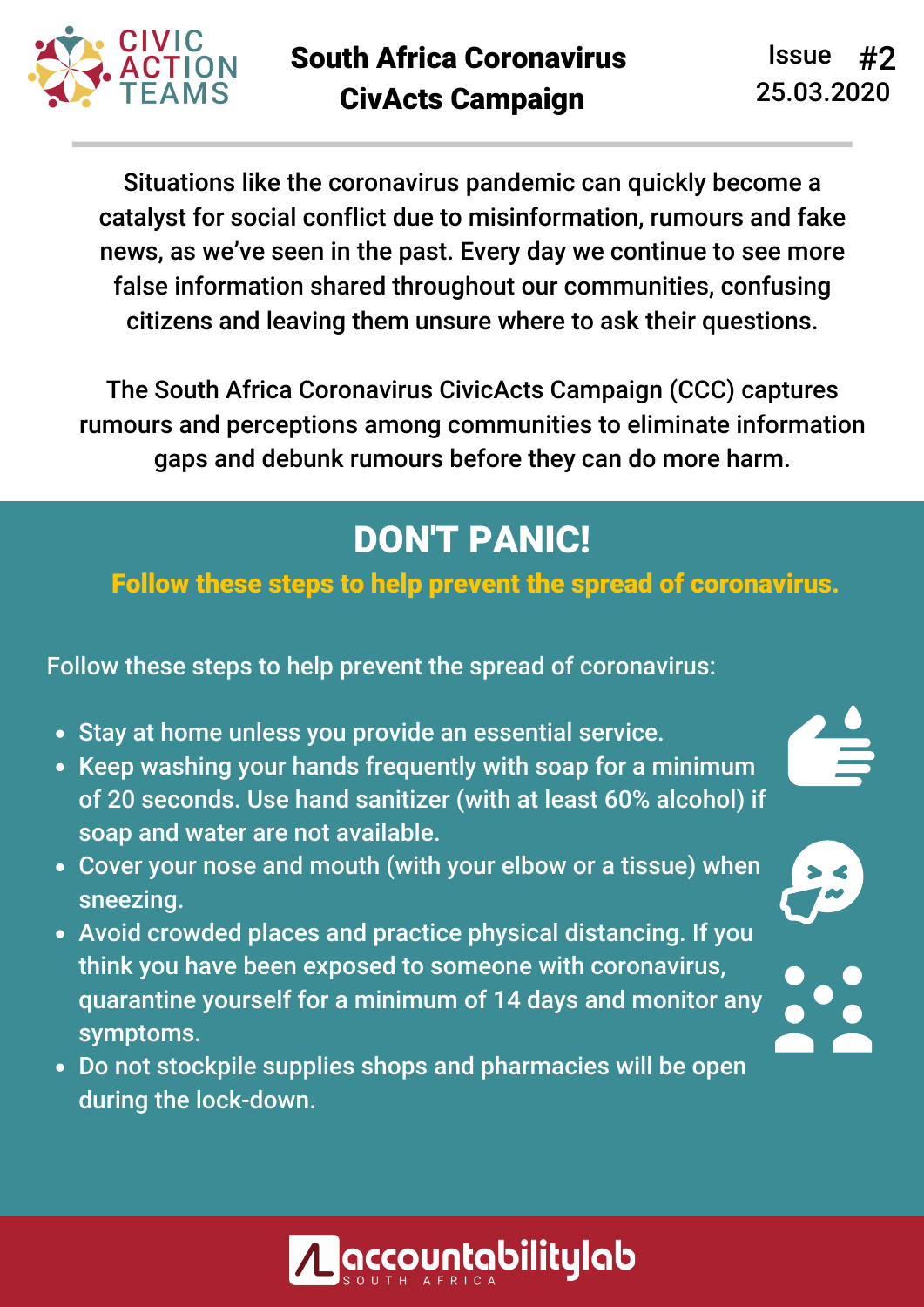# Rumours **Facts**

Can coronavirus be cured by alcohol intake?

No, drinking alcohol does not protect you from coronavirus infection. Alcohol should always be consumed in moderation and people who do not drink alcohol should not start drinking in an attempt to prevent the infection.

Can I claim UIF benefits if my company is locked down?

Yes, if your employer closed for a short period as a pre – cautionary measure, in the short-term you can claim UIF. If you lose part of your income due to reduced working time you are also entitled to benefits.

Covid-19 was declared a national state of disaster ? What does a "national state of disaster mean"?

This means the President under the Disaster Management Act establishes a committee to coordinate a response to the disaster. The act allows the issuing of regulations that not only mitigate the effect of the disaster and provide relief to affected persons but also for the restrictions of the movement of people and goods, the provision, use or control of emergency accomodation and sale of alcohol.

Do you have any questions about coronavirus? Have you heard any rumours? Send us your questions via the form below: https://forms.gle/Xj7RghPNyiRdcGvr9

<u>countabilitylab</u>

SOURCES: Centre for Disease control, Unicef, World Health Organization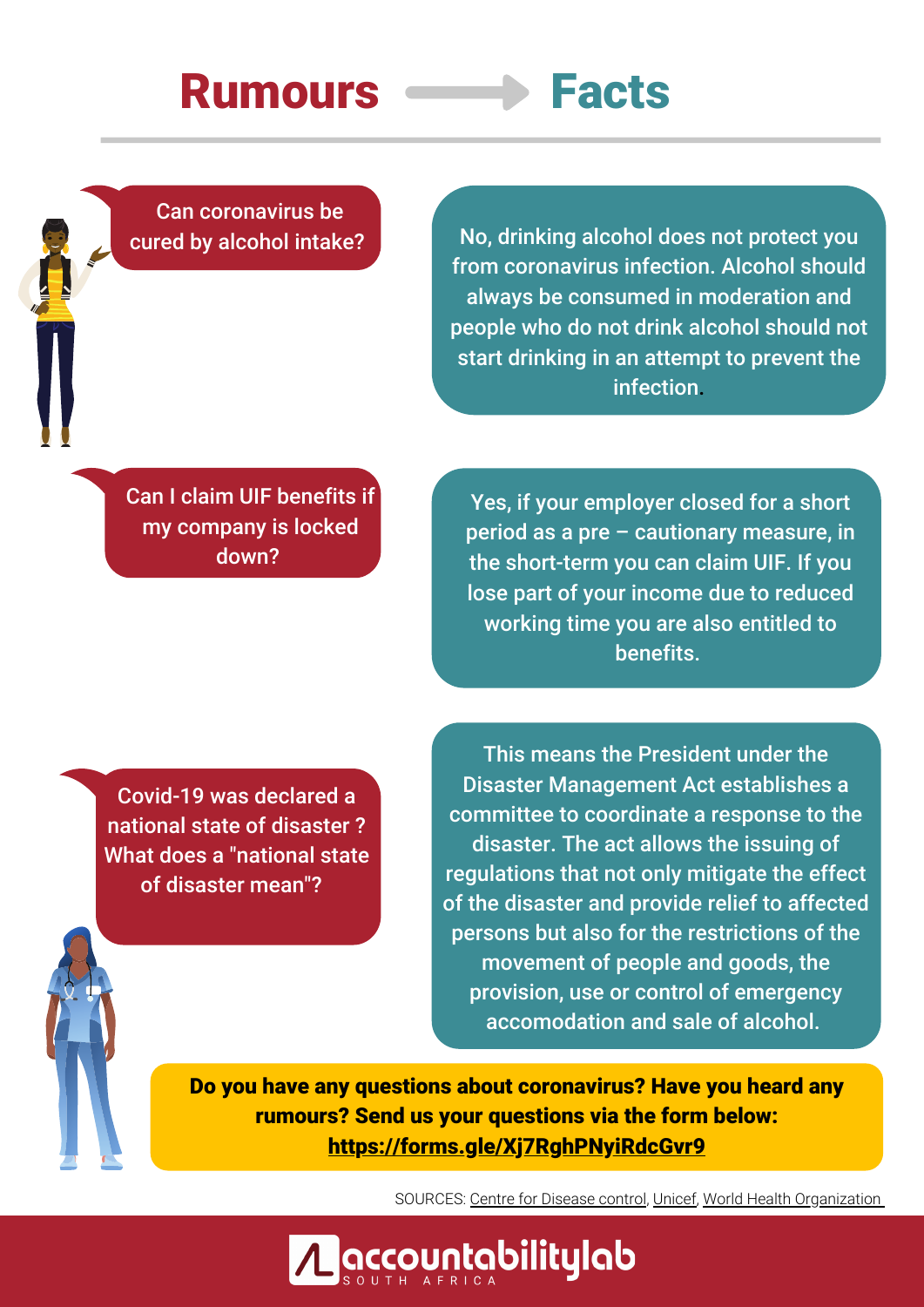### What if I think I have coronavirus?

**Do you have any of the following symptoms?** Fever **Tiredness** Dry cough Shortness of breath?

If so, contact your doctor or the Coronavirus Helpline on this toll free number 0800 029 999

#### WHAT TO DO IF I HAVE THE SYMPTOMS

- Call the Hotline number 0800 029 99 or your doctor  $\bullet$
- If you have a doctor's appointment call and alert them that you suspect you have Coronavirus
- Stay at home. Do not leave, except to get medical care.  $\bullet$ Do not visit public areas.
- Stay in touch with your doctor. Call before you get  $\bullet$ medical care.
- Be sure to get care if you feel worse or you think it is an  $\bullet$ emergency.
- Avoid public transportation.  $\bullet$
- Avoid using public transportation, ride-sharing, or taxis.  $\bullet$
- Separate yourself from other people in your home as  $\bullet$ far as possible.
- Stay away from others as much as possible.  $\bullet$